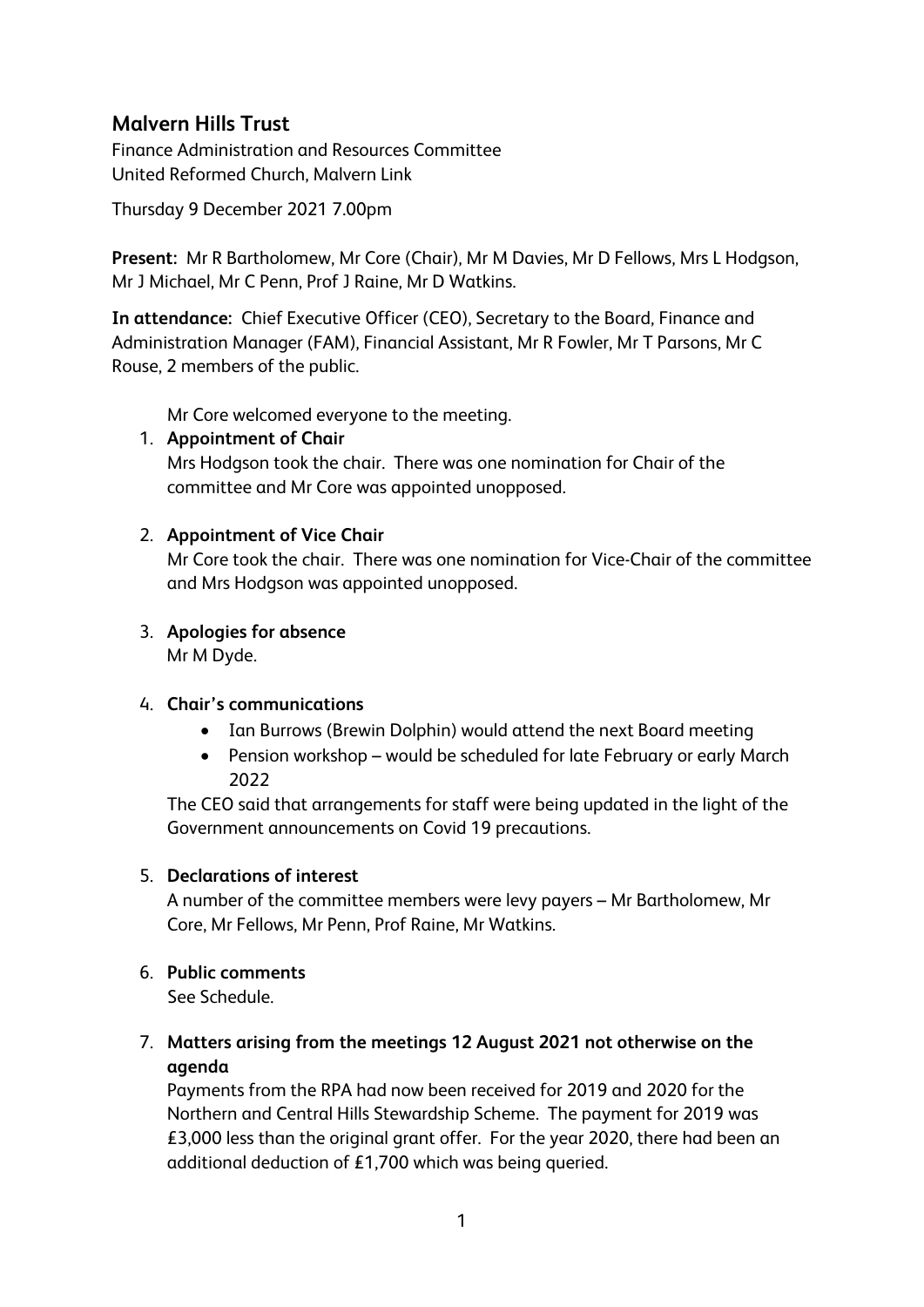The RPA had notified the Trust that the 2021 payment would be delayed.

# 8. **Management accounts to 31 October 2021**

The FAM went through the paper. Some items had been underspent in order to make savings because of uncertainty over funding the grazing but these underspends could be revisited now the RPA funds had been received. Prof Raine asked were there lessons to be learnt from the experience with the RPA? The CEO said that the RPA had confirmed they had reversed the changes which had resulted in the deductions. The RPA was using a process for common land which did not require notice of inspections to be given to the landowner nor notice of proposed changes. This remained a vulnerability with all the Countryside Stewardship Schemes. It had been flagged on the Risk Management Schedule. Mr Core hoped that being involved in the trial of the new ELM Scheme should help improve the process in future.

# 9. **To approve General Fund budget and propose the Levy for the year ending 31st March 2023**

The FAM said that there were three changes proposed to the draft budget which had been circulated.

- Land Management Committee proposed to add an extra £3,000 to the budget for path work.
- Staffing Committee had agreed to recommend a salary benchmarking exercise in the next financial year at a cost of £2,500.
- The rent payable under a farm business tenancy had been renegotiated and would be £800 less than shown on the draft budget.

She went through the paper and the following issues were discussed: Car parking charges:

- Some committee members felt that increasing the car park charges needed to be justified, given income from parking was over budget for the year to date.
- The proposed increase in charges would generate approximately £5,000 for the Trust on the basis of the projected figures.<sup>[1](#page-1-0)</sup>
- The recent trend for car park ticket sales was slightly downwards. It was difficult to predict visitor numbers going forward.
- The charges needed to be looked at in the context of other similar parking providers.
- It was better to make small annual increases than make a large change after a few years.
- If the levy was increased by inflation was it not appropriate to increase parking charges by the same percentage?
- The car park receipts went to pay the Trust's expenses and all of those expenses would be subject to inflation.

<span id="page-1-0"></span><sup>&</sup>lt;sup>1</sup> This figure was incorrect. The proposed increase would generate £12,000.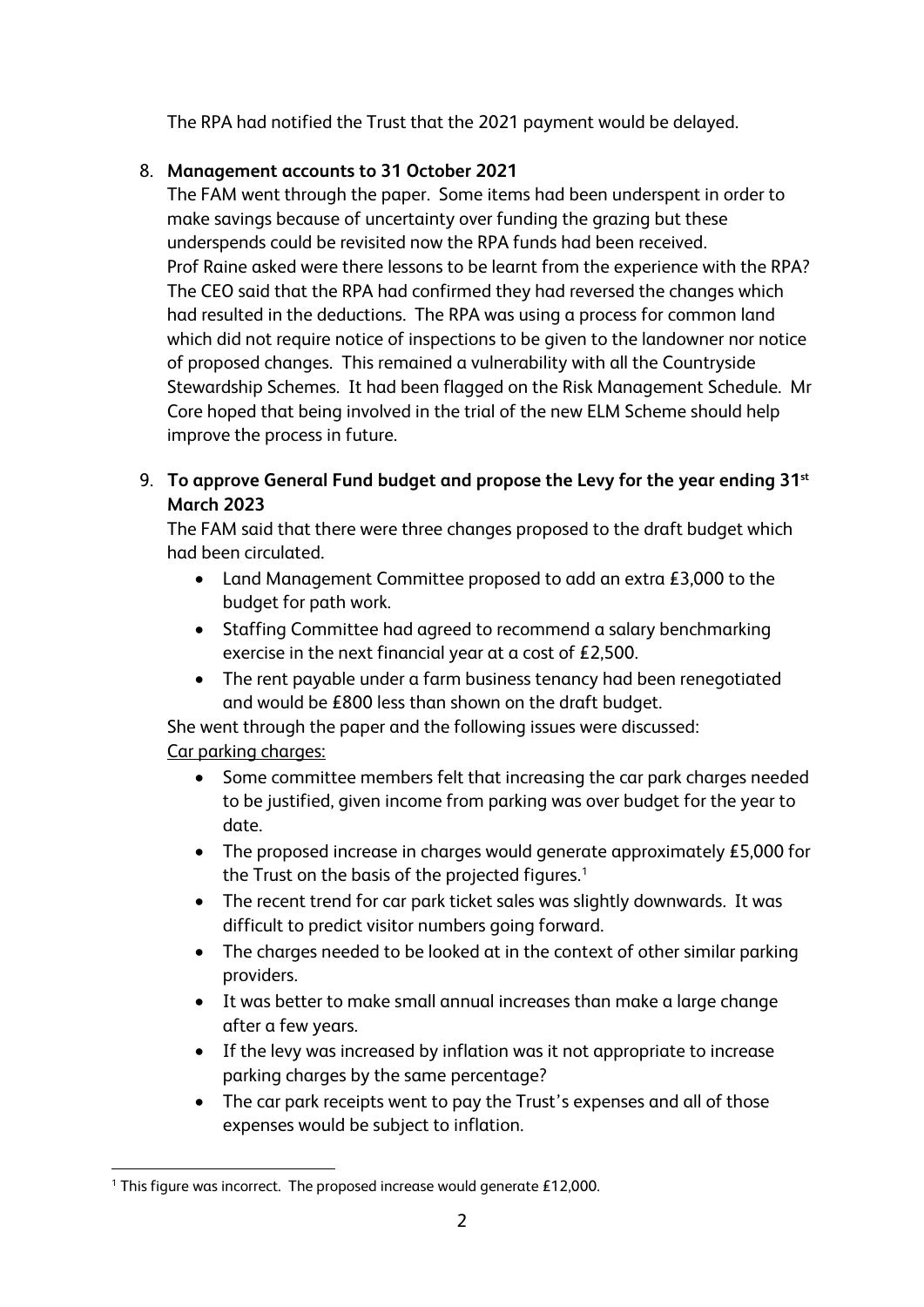- Most of the car park charges would be paid by non-levy payers.
- If the Trust did not take the opportunity of recovering inflationary costs, the impact carried forward because the income was never clawed back.

## Staff salaries

The CEO confirmed that there were no staff paid at a rate below the living wage. Staff salaries were currently fixed by Local Government pay rates. The FAM said the concern was that the gap between what staff were paid and the living wage was being eroded as the living wage increased.

- At staffing committee, there had been a discussion about whether recruitment was becoming difficult as a result of the salaries which the Trust was offering. The committee had agreed to bring forward a benchmarking exercise to the next financial year.
- When the benchmarking exercise was carried out, the Trust would need to respond to it.
- Was the 2.5% increase in the budget sufficient to accommodate the benchmarking exercise and the as yet unspecified Local Government pay settlement?

## Other points

Donkey Shed. The CEO had managed to secure grants towards the cost of the repairs and the net cost to the general fund for the work should be less than that shown in the draft budget. He would revise the figure before the board meeting. Lower Shed. The original specification had been on the basis of an agricultural building. If it was to be used as a base for the volunteers, the specification would have to be higher, increasing the costs.

## The levy

The FAM pointed out that the Trust never got back the income from the years when there had been a below inflation increase in the levy.

- All of the levy paying residents could see the Malvern Hills and enjoyed the benefit. The proposed increase in the levy was less than the price of a cup of coffee. The committee needed to look at the total cost of what people were paying.
- It was important to increase the levy by inflation.
- Over the past few years there had been above inflation increases in the levy, but few complaints had been received about this from approximately 14,000 households who paid the levy.
- There were significant inflationary pressures at present as well as the tree management issues which the Trust was having to address.

On the proposal of Mr Core, seconded by Mrs Hodgson it was **RESOLVED** by 7 votes to 2 to recommend to the Board that:

- 1. That the levy for 2022/23 is set at £595,300,
- 2. That car park meter prices be increased to  $£4.80$  per day from  $1<sup>st</sup>$  April 2022
- 3. That
	- a. Residents' passes be increased to a cost of £6.00 per annum from 1<sup>st</sup> April 2022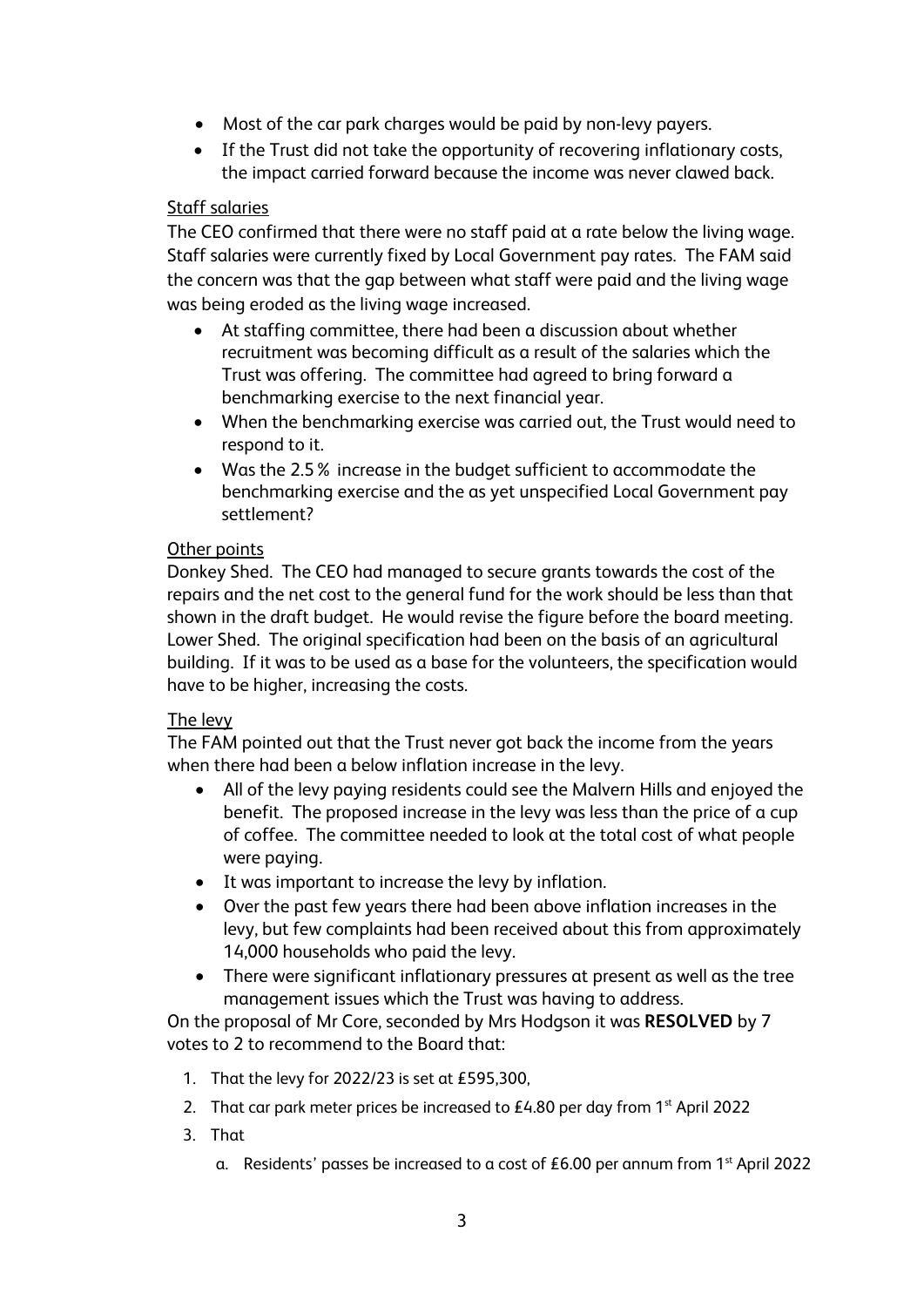b. Annual pass prices be increased to £41 per annum, plus £16 per annum for a second car at the same address, from 1<sup>st</sup> April 2022

On the proposal of Mr Core, seconded by Mrs Hodgson it was **RESOLVED**  unanimously to recommend to the Board that:

- 1. That the designated funds budget be approved.
- 2. That the restricted funds budget be approved (subject to updating the figures re the Donkey Shed).

## 10. **GDPR – review of data breaches**

There had been none.

## 11. **Reports:**

11.1 Car park takings

A graph had been included to show how takings had fluctuated over the last 3 years, illustrating that car park income was difficult to predict. The key factors were the effect of the pandemic and the weather. The current trend since August 2021was generally falling car park income. Car park capacity was limited. Some of the car parks were regularly full and this impacted on the Trust's ability to benefit financially from higher visitor numbers and caused problems on the adjoining roads and verges. The CEO confirmed that he had included in the draft business plan a proposal to look at expanding the paid car parking capacity and that the Trust was reasonably effective at enforcing non-payment for parking.

11.2 Review of major projects (including Land Management)

The CEO had received suggestions from the Land Management Committee to amend the format of this report and he would make the changes for the next meeting. Mrs Hodgson suggested recording if a project was ahead of schedule. Community woodland – there was a small amount still left in the budget for additional work to be carried out.

British Camp sewage system - the costs would be dependent on whether there was a need to break out rock to accommodate the new treatment plant.

Donkey Shed – the work was provisionally booked to start in June.

Warden vehicle – this had been delivered on Monday and a small overspend of £424 had been authorised under the CEO's delegated authority.

There were two new project to be included – grants had been obtained for tree planting in urban areas and for hedge planting in Colwall.

11.3 Fund-raising, legacies and grants group

There had not been a meeting. The group was one member short after the resignation of Ms Rouse. It was agreed Prof Raine should join the group.

11.4 Red flag items off risk schedule

The risk of non-payment of the Stewardship grants had been slightly reduced but no other risks had changed.

11.5 Exercise of delegated expenditure powers

A table had been circulated.

11.6 Manor House refurbishment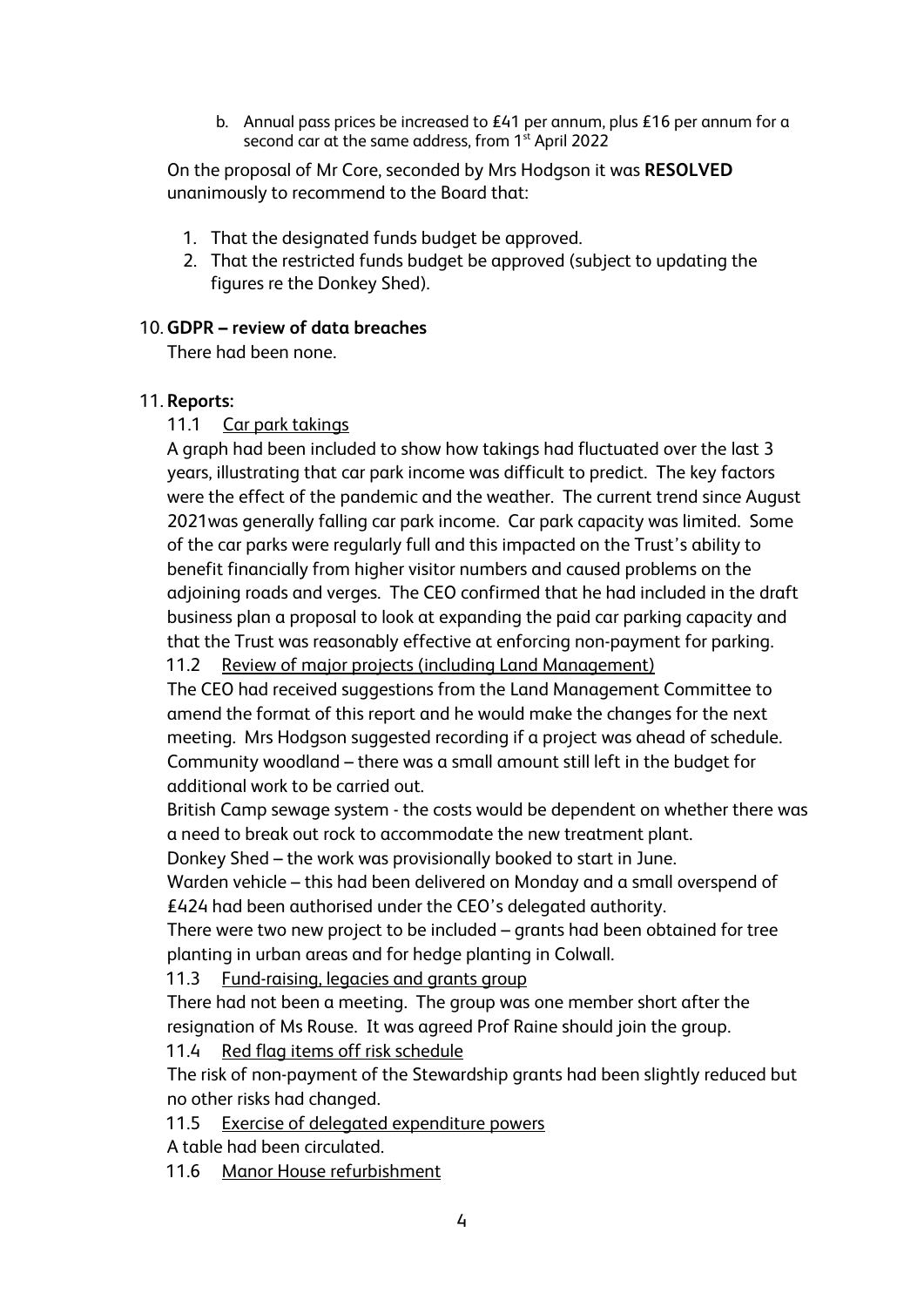This was covered under 11.2.

- 12. **Urgent business** There was none.
- **16 Date and time of next meeting**  9 June 2022 7pm

**The meeting closed at 8.12pm**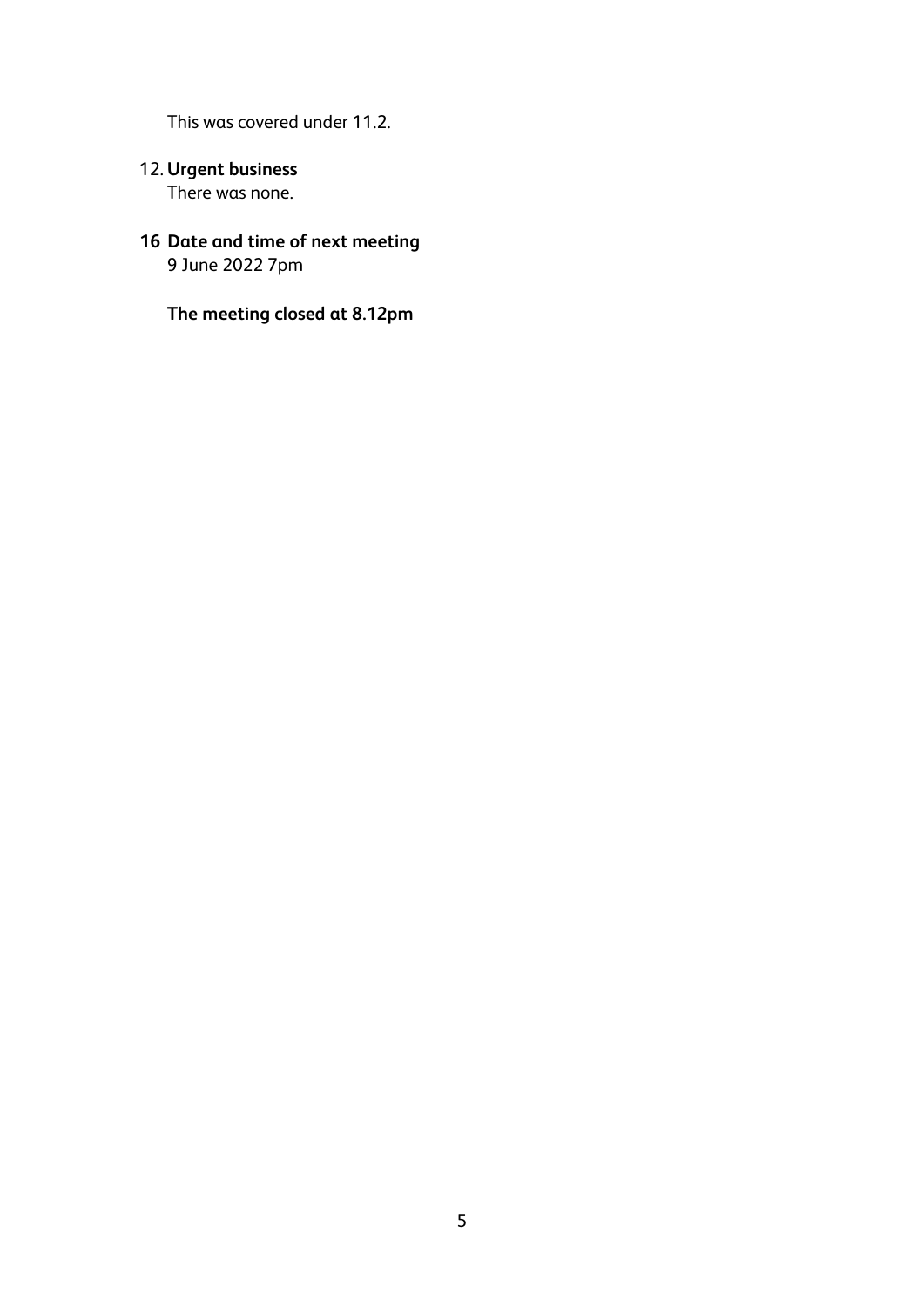#### **Schedule**

#### Mr Robert Baker:

I would like to comment on the modest budget allocated for land management, considering that this is the primary purpose of the Trust.

At last week's Land Management Committee meeting Mr Parsons raised a concern about the state of many of the footpaths on the hills which required significant repair. Dr Braim agreed. Mrs Palmer queried the progress of the work on the footpaths at the Community Woodland.

Mr Davies suggested that the budget for repair to paths should be increased from £3,000 to £6,000 in recognition of the importance of the work.

Mr Bridges gave an example of the high costs of recent work done on paths for the Trust. It was suggested that a higher amount should be allocated for this purpose but Mr Davies reminded the committee that the Trust 'does not have bottomless pockets,' and yet this doesn't seem to be a problem when funding the Private Bill.

Surely maintaining the footpaths on the Trust's land is vitally important for public health and safety.

No mention has been made of the land referred to by Mr Rouse at the last board meeting or how it or similar land could be paid for after the land acquisition fund has been raided. The cautious approach to essential expenditure on land management conflicts very noticeably with the free spending approach to governance.